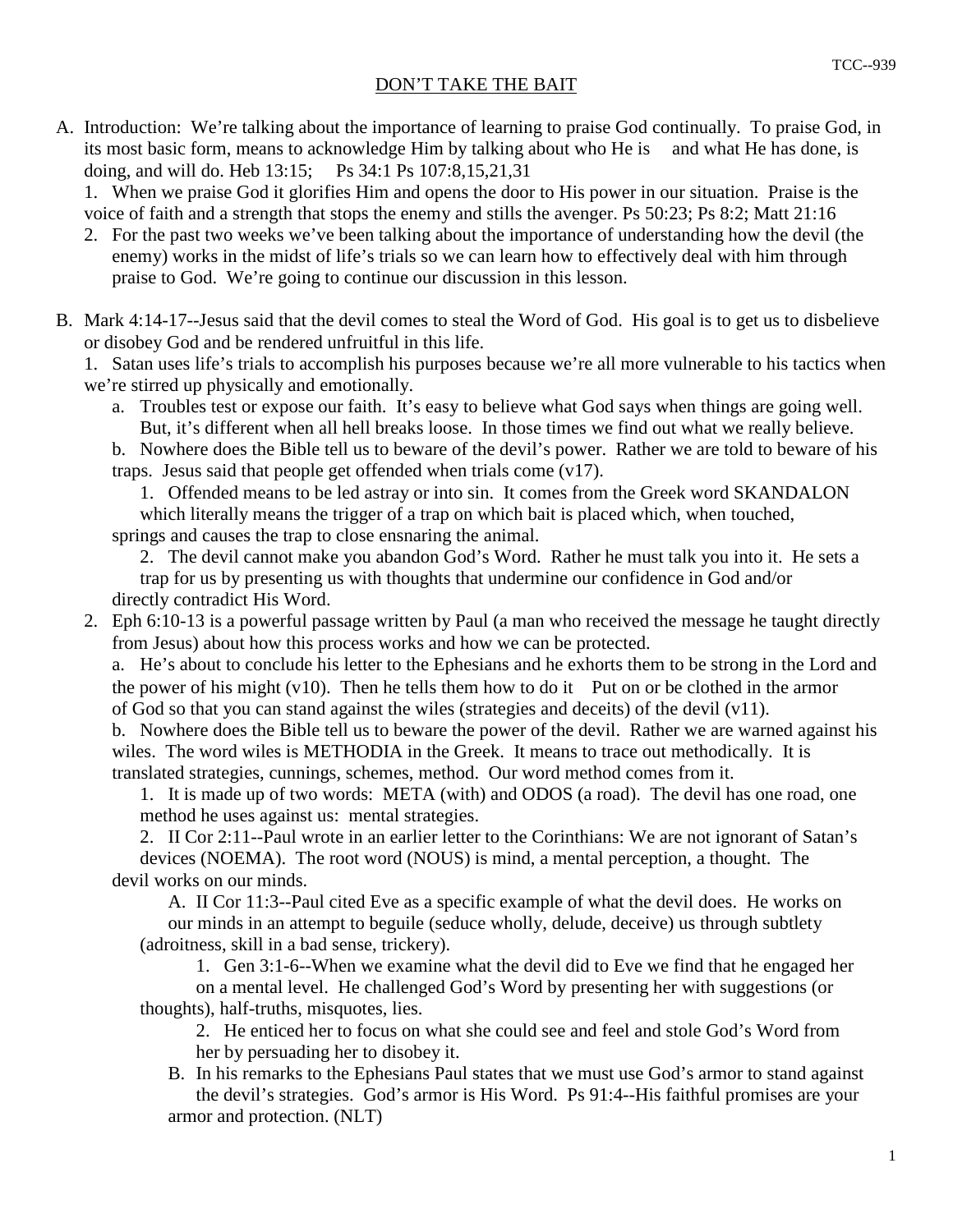c. In Eph 6:12 Paul reiterates that our struggle is with the devil and his workers (fallen angels). We wrestle with them. Wrestle comes from a word that means to vibrate or sway. These beings attempt to sway us from God's Word through mental strategies.

 d. Paul restates in v13 that we must take up God's Word (armor) to withstand in the evil day and still be standing when the attack is over.

- 1. Withstand is translated "resist" the devil in James 4:7 and I Pet 5:9. What do you resist? The wiles of the devil. He presents us with lies which we must resist with the truth, God's Word.
- 2. Eph 6:13--Therefore put on God's complete armor, that you may be able to resist and stand

 your ground in the evil day [of danger], and having done all [the crisis demands], to stand [firmly in your place]. (Amp)

B. The battleground with the devil is in the arena of our mind. To recognize and deal with his strategies you must have some understanding of what goes on in your mind.

 1. We all have thoughts or inner considerations in our minds. We can initiate thoughts or will (choose) to think them (go through a process of thinking). But we also have random thoughts in our minds.

 a. Matt 15:19--Jesus (speaking of unregenerate men or those who have not been born again) said that evil thoughts come out of our heart (inner man, the seat of desires, passions, impulses, etc.)

 1. If you are born again you've got a new nature and in your heart of hearts want to do the will of God (lesson for another day). Sinful thoughts don't come out of your recreated human spirit.

 2. But your inner man is made up of spirit and soul (mind and emotions). Your soul was not directly affected by the new birth. Both your mind and emotions are still vulnerable to the

devil's methods and strategies. That's one reason our mind must be renewed (another lesson).

 b. We all (even born again people) have random thoughts, thoughts you did not initiate. The devil influences us through random thoughts. It's clear from scripture that he is able to present thoughts to our mind. We looked at the examples of Eve and Peter (Matt 16:23)

 1. Consider another example. I Chron 21:1--Satan provoked (pricked) David, a man after God's own heart (Acts 13:22), to number Israel (take a census). Provoked means to seduce.

2. David decided he need toknow if he had enough fighting men to advance his purposes. God's

 Word to Israel was always: Your strength is not in numbers and military might. I am your strength (Ps 33:16; Ps 20:7; Prov 21:31). Yet the devil persuaded David to abandon this Word.

 3. We're all vulnerable to these strategies (I Pet 5:8). That's why we can't be ignorant of how the devil works (II Cor 2:11).

- c. We all have strongholds in our mind or learned thinking patterns built up over a lifetime. 1. They are based on life experience, input from the culture, other people and they become our automatic response to life. Any new information taken in has to pass through that filter (or is interpreted through your warped perspective) sometimes causing you to mishear what is said. 2. These must be exposed by God's Word, broken down and replaced by healthy, godly patterns. (lessons for another day).
- d. We all talk to ourselves. It's that internal conversation that goes on continually (self-talk). What we tell ourselves is based on and reinforces our view of reality.

 1. Matt 6:25--In the context of telling His followers they don't have to worry about where the necessities of life will come from Jesus said: Take no thought. Although it's translated

 "don't worry or be anxious" in many translations, the root word means to divide. The idea is distraction. Don't be distracted.

 2. When you're facing an economic trial (whether it's too many bills and not enough paycheck) thoughts begin to fly: What will I eat? How will I live. Some are natural thoughts that you

 initiate based on what you see. Some are random thoughts from the devil (You're going down. What are you going to do?). Some are your automatic responses (I always mess up.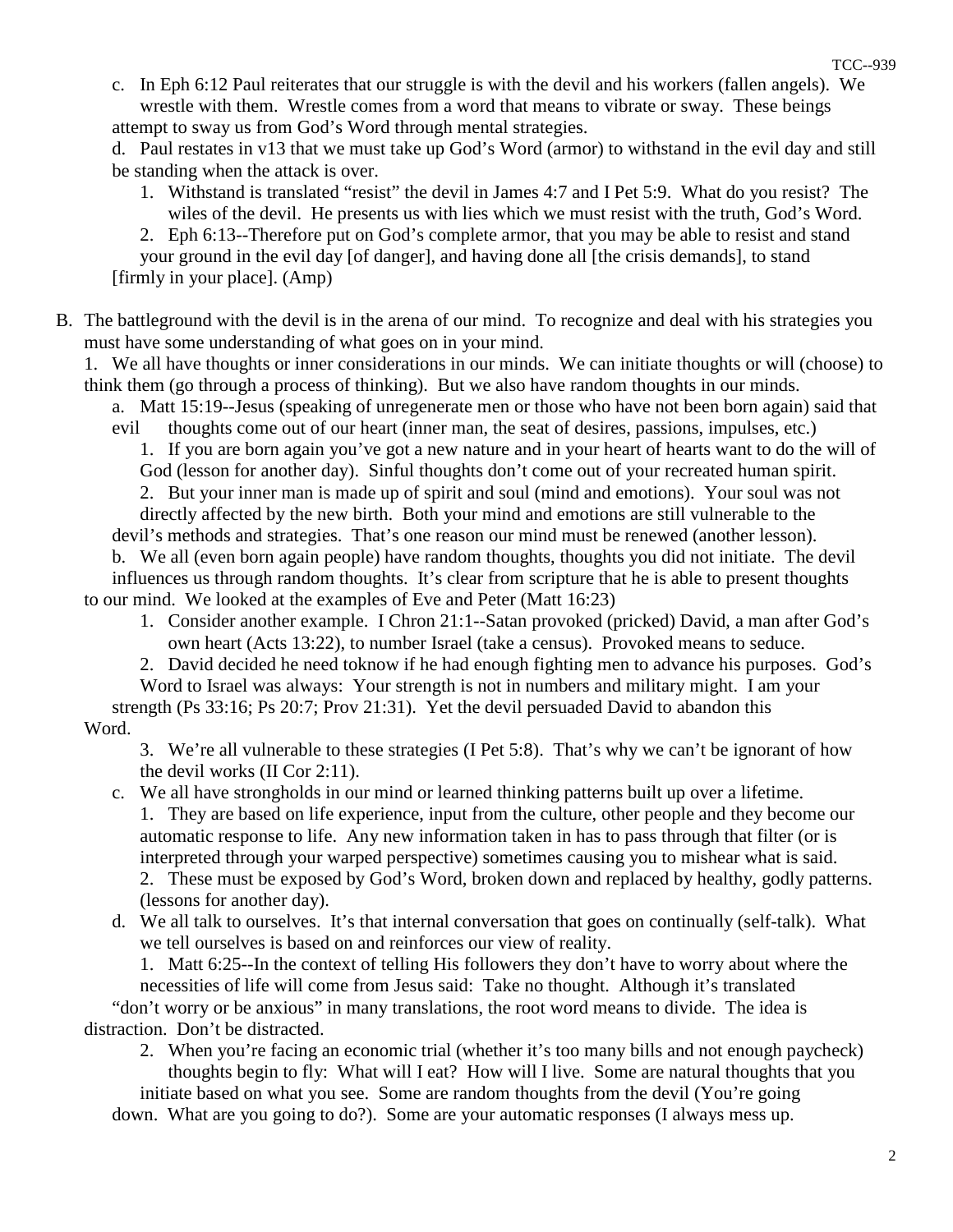Nothing ever goes right for me).

 3. v31--Jesus said we make the thought our own by speaking it. He exhorted His listeners: Put your focus back on your Heavenly Father. He feeds the birds and cares for the flowers. You matter more than both. He'll take care of you (26-33). In other words, praise or acknowledge God in the face of the trial and the enemy's attacks: I matter to Him. He'll take care of me.

 4. Satan presents us with lies and seeks to wear us down through mental attacks. In David's battle with Goliath we see an example of how the devil works on our minds. I Sam 17

 a. The Israelites were facing the Philistines at the valley of Elah. The Philistine champion Goliath issued a challenge: Send a man out to fight me. If he defeats me, Israel wins. If I defeat your man you become our slaves. v8,9

 1. For forty days, twice a day, he bombarded Israel with this threat or mental harassment. He was intimidating to look at because of his size and everyday he brought the possibility of their defeat and enslavement before them producing great fear and discouragement. v11,24

2. Goliath defied them  $(v10)$ . Defy means to carp at, defame. He twisted the truth, calling them them servants of Saul (v8) and armies of Israel(v10) when they were God's army (v26,36).

 3. This is how the devil works. The Greek word translated devil is DIABOLOS. It is made up of two words: DIA (penetration) and BALLO (to throw). It literally means hitting something

 again and again until you penetrate it. He keeps firing thoughts at us. b. How do we know that the devil was active here since he is not mentioned? Goliath was an unbeliever through whom Satan worked. He's been working on minds since the Garden of Eden. 1. There are no new temptations (I Cor 10:13) He works through mental attacks and his goal is

 always to convince us to disbelieve or disobey God (II Cor 11:3; Eph 6:11). 2. These attacks were bait. The devil, through Goliath, landed the seed of doubt: There was no way Israel could not win. God's Word to them was: Your enemies will fall before you by the sword (Lev 26:7,8). Yet Israel took the bait. They believed the lie that they couldn't defeat

## Goliath and they couldn't.

 c. Not David. He went into battle with the armor of God's Word, praising Him by proclaiming His past help and promise of provision: I'll take your head off with a sword. v34-37; 46

C. Some of the devil's best strategies come through the questions that arise when troubles come our way. 1. "Why did this happen? This is so unfair." We take (entertain) those thoughts and they're soon followed by: After all you've done. You've been faithful. You pray and pay your tithes. You work in the nursery. That guy professes to be a Christian but lives like the devil and he's getting away with it.

- a. These are all natural, reasonable questions. But the devil takes advantage of them (and us) if we don't know how to rightly answer them from the Word of God. He adds and inflames thoughts.
	- b. Life in in a sin cursed earth is neither easy or fair. But ultimately all will be made right. (Lessons for another day). You must recognize that you're vulnerable when those questions start flying.

 2. So much of our thought life is spent going over and over the same things, replaying them in our head, stewing over: What am I going to do? How is this going to work? What's going to happen? a. Yes there are times when you don't know what to do and you need to think things through. But going over and over something for which no there is no apparent workable solution is a waste of time and is actually counter productive because it undermines your faith and saps your strength.

 b. If you are going over and over something that's not bringing you to a workable conclusion, there's a good possibility that you are getting "help" with your though processes in the form of fiery darts or random thoughts designed to produce fear, doubt and discouragement in you. You're fully in the ring with the devil and you will lose. You've taken the bait. He's trapped you.

1. Eph 6:16--We need to take the armor of God and resist the fiery darts of the wicked one.

 Three kinds of arrows were used at the time this was written: regular arrows, arrows dipped in tar and set on fire before launching, and fiery darts. They were hollow and filled with